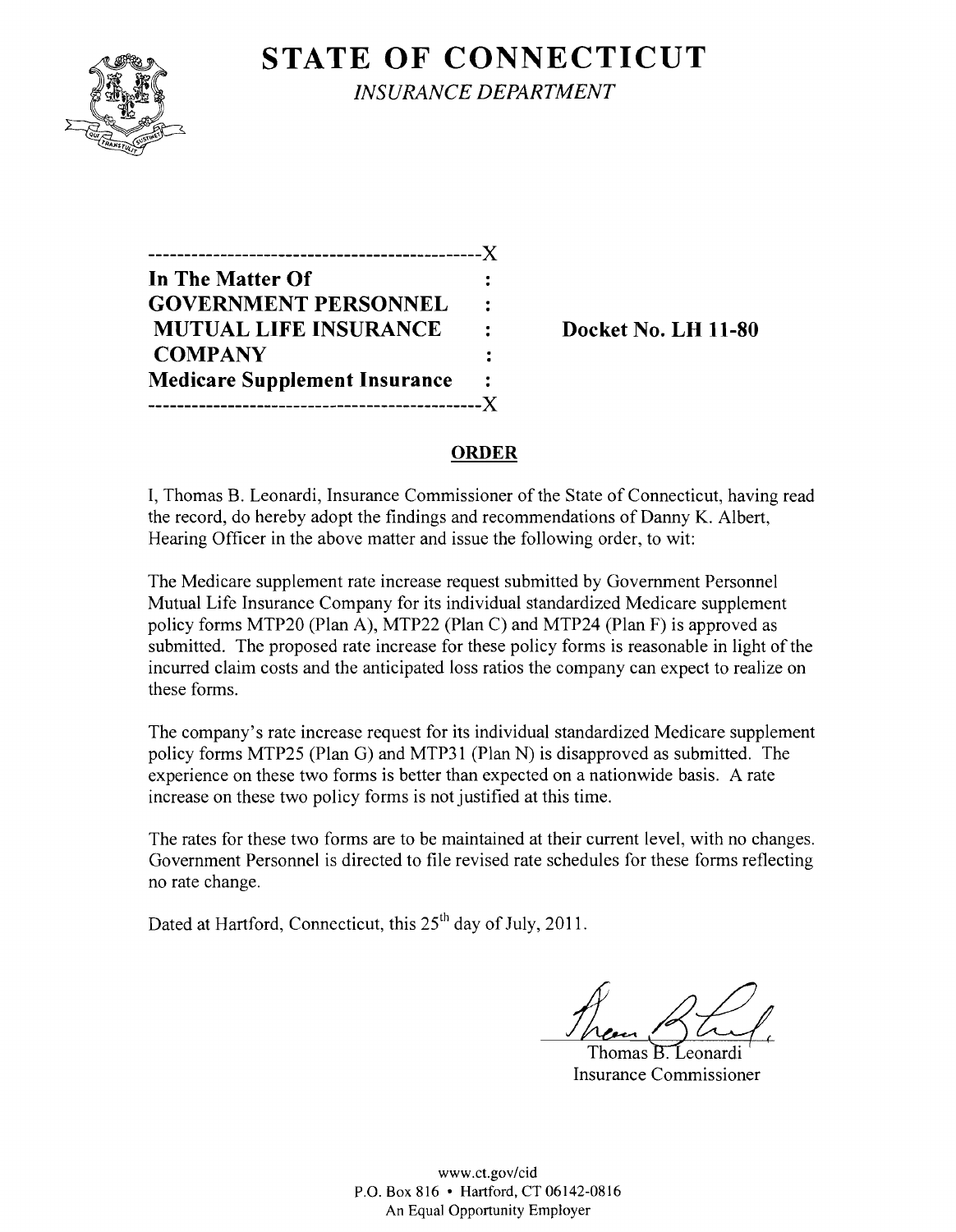# **STATE OF CONNECTICUT**



*INSURANCE DEPARTMENT* 

| In The Matter Of                     |                |
|--------------------------------------|----------------|
| <b>GOVERNMENT PERSONNEL</b>          |                |
| <b>MUTUAL LIFE INSURANCE</b>         | $\ddot{\cdot}$ |
| <b>COMPANY</b>                       |                |
| <b>Medicare Supplement Insurance</b> |                |
|                                      |                |

**Docket No. LH 11-80** 

## **PROPOSED FINAL DECISION**

## 1. INTRODUCTION

The Insurance Commissioner of the State of Connecticut is empowered to review rates charged for individual and group Medicare supplement policies sold to any resident of this State who is eligible for Medicare. The source for this regulatory authority is contained in Chapter 700c and Section 38a-495a of the Connecticut General Statutes.

After due notice a hearing was held at the Insurance Department in Hartford on July 13, 2011 to consider whether or not the rate increase requested by Government Personnel Mutual Life Insurance Company on its individual standardized Medicare supplement business should be approved.

No one from the general public attended the hearing.

No representatives from Government Personnel attended the hearing.

The hearing was conducted in accordance with the requirements of Section 38a-474, Connecticut General Statutes, the Uniform Administrative Procedures Act, Chapter 54 of the Connecticut General Statutes, and the Insurance Department Rules of Practice, Section 38a-8-1 et seq. of the Regulations of Connecticut State Agencies.

A Medicare supplement (or Medigap) policy is a private health insurance policy sold on an individual or group basis which provides benefits that are additional to the benefits provided by Medicare. For many years Medicare supplement policies have been highly regulated under both state and federal law to protect the interests of persons eligible for Medicare who depend on these policies to provide additional coverage for the costs of health care.

Effective December 1, 2005, Connecticut amended its program of standardized Medicare supplement policies in accordance with Section 38a-495a of the Connecticut General Statutes, and Sections 38a-495a-l through 38a-495a-21 of the Regulations of Connecticut Agencies. This program, which conforms to federal requirements, provides that all

> www.ct.gov/cid P.O. Box 816 • Hartford, CT 06142-0816 An Equal Opportunity Employer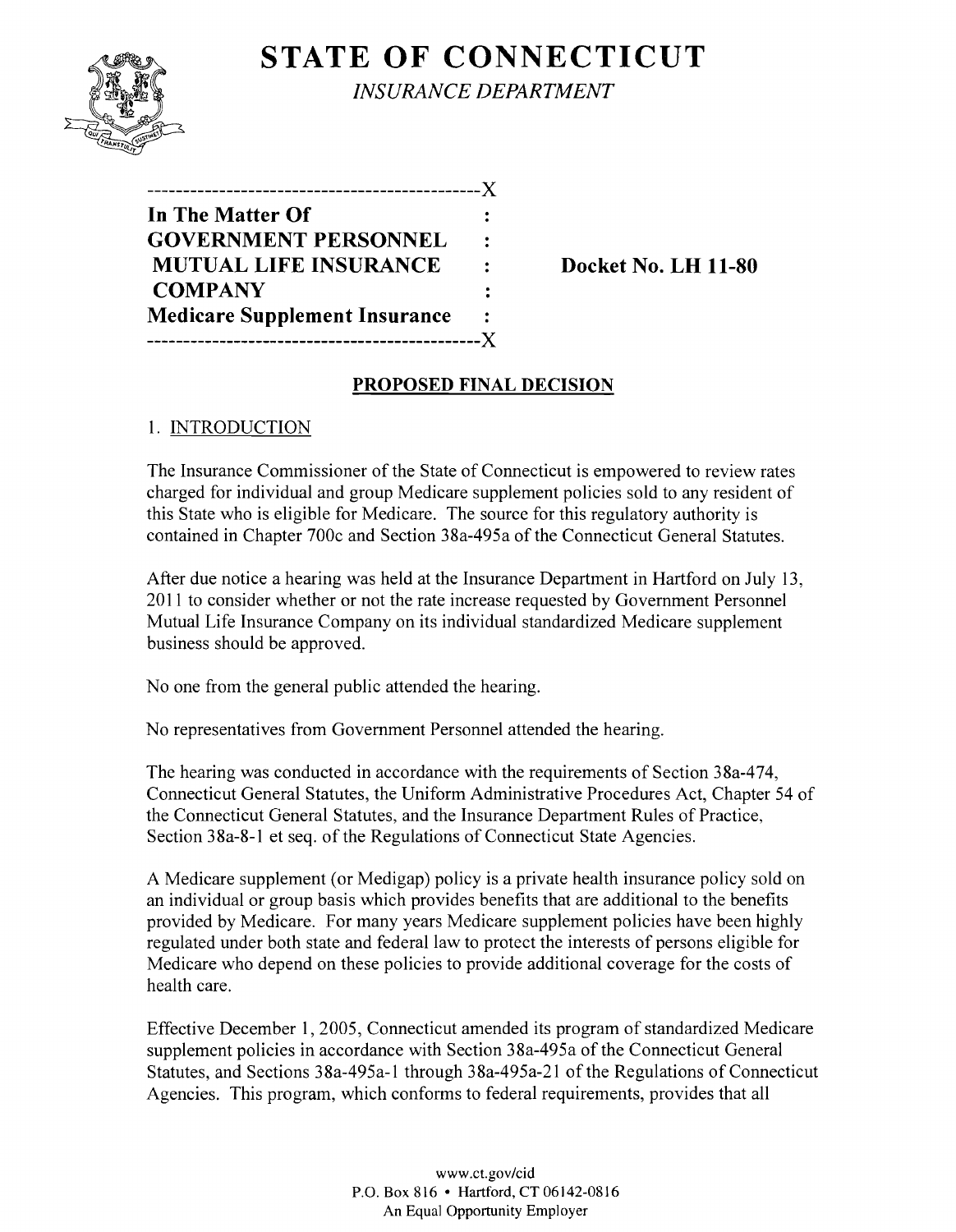insurers offering Medicare supplement policies for sale in the state must offer the basic "core" package of benefits known as Plan A. Insurers may also offer anyone or more of eleven other plans (Plans B through L).

Effective January I, 2006, in accordance with Section 38a-495c ofthe Connecticut General Statutes (as amended by Public Act 05-20) premiums for all Medicare supplement policies in the state must use community rating. Rates for Plans A through L must be computed without regard to age, gender, previous claims history or the medical condition of any person covered by a Medicare supplement policy or certificate.

The statute provides that coverage under Plan A through L may not be denied on the basis of age, gender, previous claims history or the medical condition of any covered person. Insurers may exclude benefits for losses incurred within six months from the effective date of coverage based on a pre-existing condition.

Effective October 1, 1998, carriers that offer Plan B or Plan C must make these plans as well as Plan A, available to all persons eligible for Medicare by reason of disability.

Insurers must also make the necessary arrangements to receive notice of all claims paid by Medicare for their insureds so that supplemental benefits can be computed and paid without requiring insureds to file claim forms for such benefits. This process of direct notice and automatic claims payment is commonly referred to as "piggybacking" or "crossover".

Sections 38a-495 and 38a-522 of the Connecticut General Statutes, and Section 38a-495a-l0 ofthe Regulations of Connecticut Agencies, state that individual and group Medicare supplement policies must have anticipated loss ratios of 65% and 75%, respectively. Under Sections 38a-495-7 and 38a-495a-lO of the Regulations of Connecticut Agencies, filings for rate increases must demonstrate that actual and expected losses in relation to premiums meet these standards, and anticipated loss ratios for the entire future period for which the requested premiums are calculated to provide coverage must be expected to equal or exceed the appropriate loss ratio standard.

Section 38a-473 of the Connecticut General Statutes provides that no insurer may incorporate in its rates for Medicare supplement policies factors for expenses that exceed 150% of the average expense ratio for that insurer's entire written premium for all lines of health insurance for the previous calendar year.

## II. **FINDING OF FACT**

After reviewing the exhibits entered into the record of this proceeding, and utilizing the experience, technical competence and specialized knowledge ofthe Insurance Department, the undersigned makes the following findings of fact: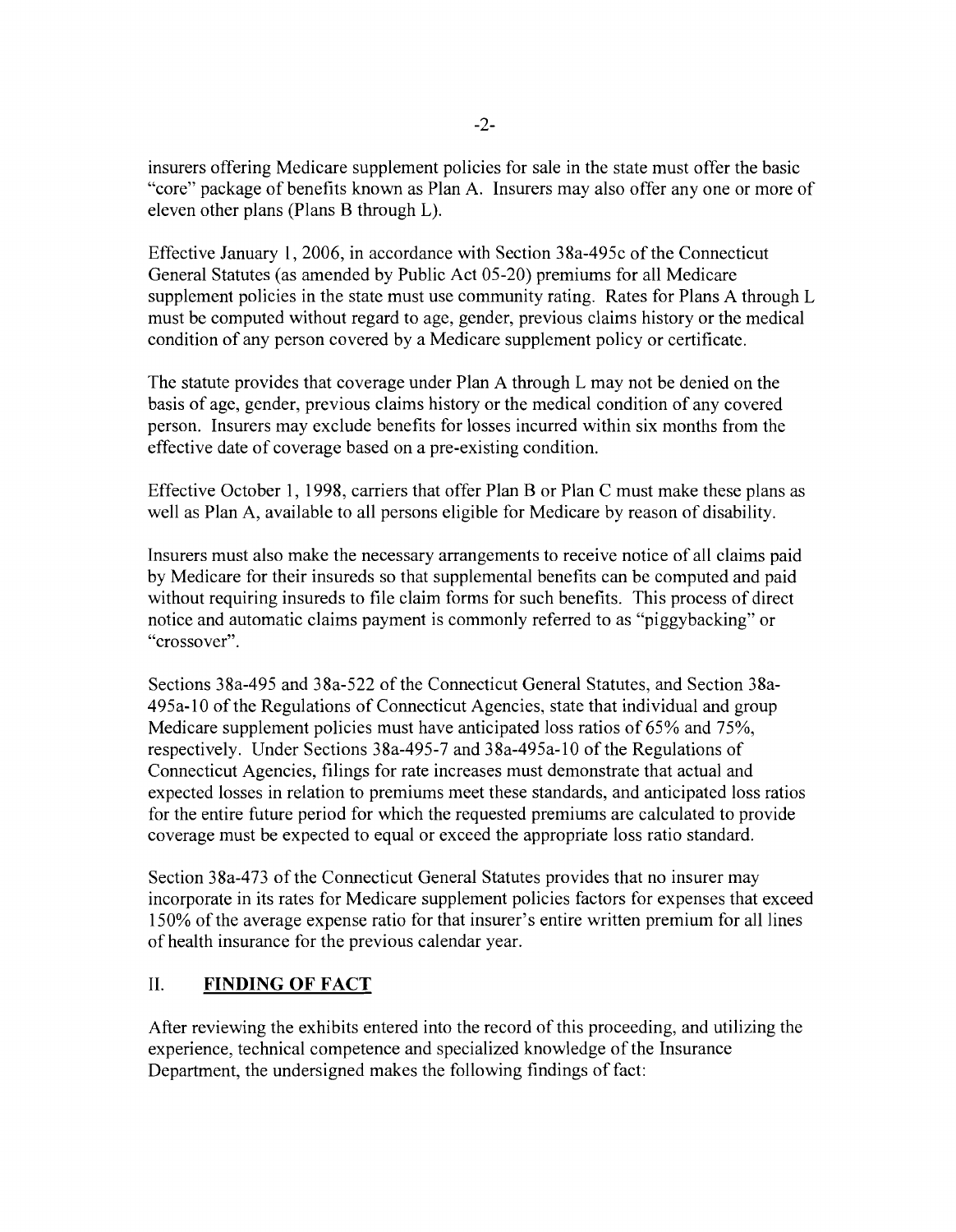1. Government Personnel Mutual Life Insurance Company has requested the following rate increases for individual standardized Medicare supplement policy forms MTP20 (Plan A), MTP22 (Plan C), MTP24 (Plan F), MTP25 (Plan G) and MTP31 (Plan N):

| Plan | Increase |
|------|----------|
| A    | 12.0%    |
| C    | 12.0%    |
| F    | 12.0%    |
| G    | 9.0%     |
| N    | 9.0%     |

- 2. As of  $3/30/11$ , there were no policies in-force in Connecticut and 4,878 nationwide.
- 3. The proposed rates are expected to satisfy the Connecticut statutory loss ratio of 65% required of group Medicare supplement forms.
- 4. Government Personnel has conformed to subsection (e) of section 38a-495c, C.G.S. regarding the automatic claims processing requirement.
- 5 The 2010 and 2011 (through March) loss ratios, on a nationwide basis, for each plan are as follows:

| Plan          | 2010  | 2011    |
|---------------|-------|---------|
| $\mathbf{A}$  | 5.4%  | 129.15% |
| $\mathcal{C}$ | 41.7% | 93.72%  |
| $\mathbf F$   | 62.2% | 93.52%  |
| G             | 49.4% | 53.89%  |
| N             | 39.5% | 55.51%  |

- 6. Government Personnel's 2011 Medicare supplement rate filing proposal is in compliance with the requirements of regulation 38a-474 as it applies to the contents of the rate submission as well as the actuarial memorandum.
- 7. State specific experience does not exist for the rate filing as there are currently no policyholders in Connecticut.